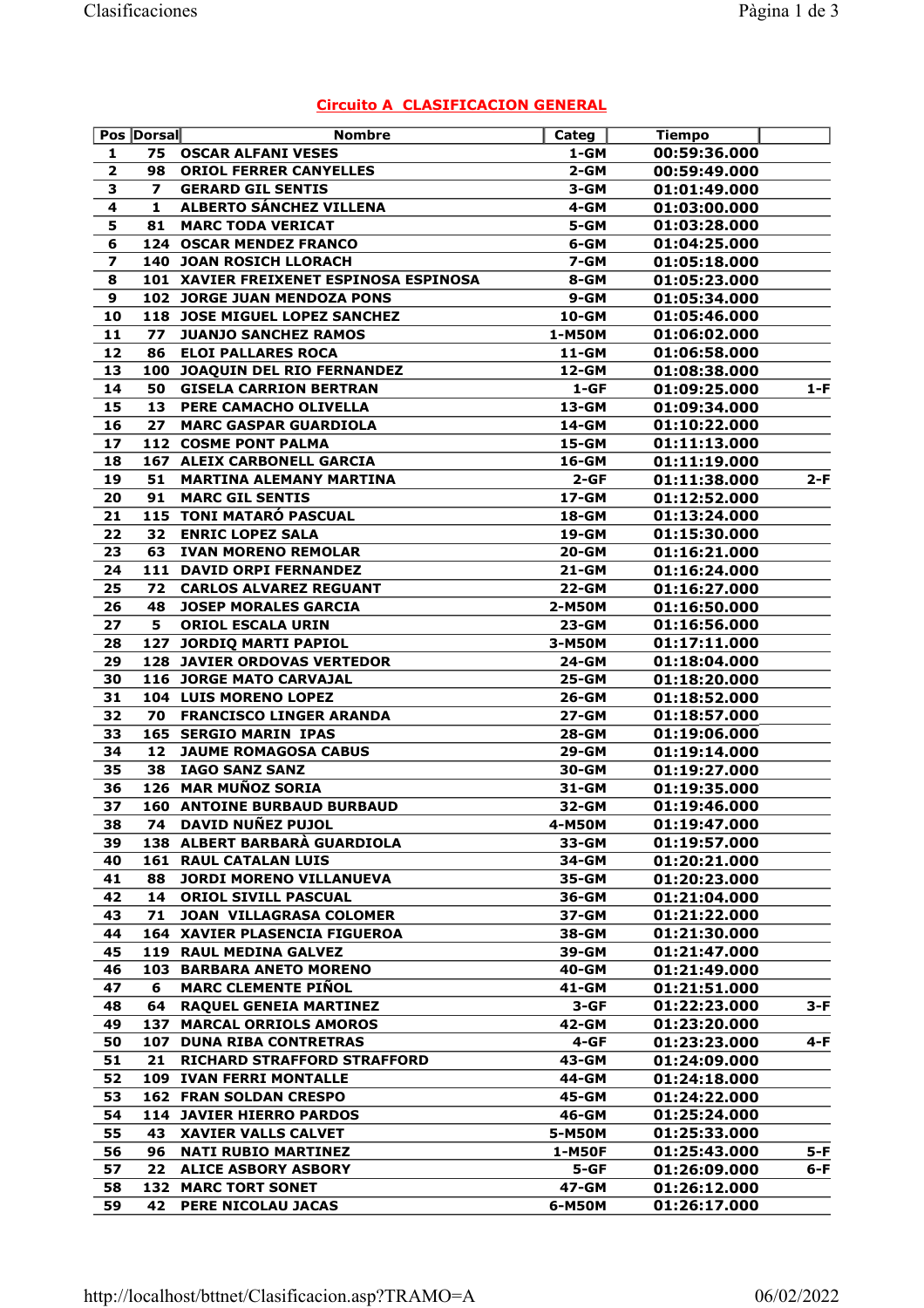| 60  | 66 -                    | <b>BOUTTER BATSLER BATSLER</b>      | 48-GM                 | 01:26:22.000 |        |
|-----|-------------------------|-------------------------------------|-----------------------|--------------|--------|
| 61  |                         | 144 ADOLF DIAZ ADELL                | 49-GM                 | 01:26:24.000 |        |
| 62  |                         | <b>123 DAVID MAS SANTALO</b>        | 50-GM                 | 01:26:31.000 |        |
| 63  |                         | 146 MIGUEL LOPEZ MENA               | 51-GM                 | 01:26:38.000 |        |
| 64  | 84                      | <b>MARIO GONZALEG DIAZ</b>          | 52-GM                 | 01:26:46.000 |        |
| 65  | 53                      | <b>JAVIER FERRERAS VEAR</b>         | 53-GM                 | 01:26:56.000 |        |
| 66  | 54                      | <b>RAMON RICART LARRE</b>           | 54-GM                 | 01:27:00.000 |        |
| 67  | 52                      | ORO HURTADO VELASCO                 | 55-GM                 | 01:27:03.000 |        |
| 68  | 39                      | <b>JONATHAN ALMIRALL GALBETE</b>    | 56-GM                 | 01:27:07.000 |        |
| 69  | 41                      | <b>ADRIA MERCE GALLEGO</b>          | 57-GM                 | 01:27:22.000 |        |
| 70  | $\overline{\mathbf{2}}$ | <b>DAVID HUETE ARTIS</b>            | 58-GM                 | 01:27:28.000 |        |
| 71  |                         | <b>145 DAVID FERNANDEZ ALVAREZ</b>  | 59-GM                 | 01:27:46.000 |        |
| 72  |                         | <b>121 ENRIC SUAREZ SUAREZ</b>      | 60-GM                 | 01:27:59.000 |        |
| 73  | 80                      | <b>RAUL GOMEZ CALERO</b>            | 61-GM                 | 01:28:34.000 |        |
| 74  | 37                      | <b>MARIO PERALTA CALDERON</b>       | 62-GM                 | 01:28:36.000 |        |
| 75  | 36                      | <b>SILVIA GUZMAN GARCIA</b>         | 6-GF                  | 01:28:38.000 | 7-F    |
| 76  | 28                      | <b>RAUL GONZALO PORRO</b>           | 63-GM                 | 01:29:00.000 |        |
| 77  |                         | <b>155 CRISTIAN CUBEDO AIMEREC</b>  | 64-GM                 | 01:29:17.000 |        |
| 78  | 68                      | <b>JOSE ANTONIO AYSO MARTIN</b>     | 65-GM                 | 01:30:04.000 |        |
| 79  | 92                      | <b>JORDI SANZ MAGRANER</b>          | 7-M50M                | 01:30:11.000 |        |
| 80  |                         | 134 JOAN ANTONIO GARCIA VALERO      | 66-GM                 | 01:30:45.000 |        |
| 81  | 89                      | XAVIER FERNANADEZ DOMINGUEZ         | 67-GM                 | 01:31:24.000 |        |
| 82  | 23                      | <b>DANIEL MARTIN MARTIN</b>         | 68-GM                 | 01:31:50.000 |        |
| 83  |                         | 122 OSCAR GARCIA IZQUIERDO          | 8-M50M                | 01:32:04.000 |        |
| 84  | 67                      | <b>MARI JOSE ANDRADE BALCO</b>      | $7 - GF$              | 01:32:29.000 | 8-F    |
| 85  | 29                      | <b>ENRIC VILAMITJANA PEREZ</b>      | 9-M50M                | 01:32:46.000 |        |
| 86  |                         | <b>130 XAVI FONT MILA</b>           | 69-GM                 | 01:32:50.000 |        |
| 87  |                         | 168 Corredor No Registrado -        | $1-NR$                | 01:33:10.000 |        |
| 88  |                         | <b>129 SDY DANSOKO DANSOKO</b>      | 70-GM                 | 01:33:14.000 |        |
| 89  | 8                       | <b>JOAN IGNASI ROS MARTINEZ</b>     | 71-GM                 | 01:33:19.000 |        |
| 90  |                         | 108 OLGA SANCHEZ TEMPORAL           | 8-GF                  | 01:33:20.000 | 9-F    |
| 91  | 30                      | <b>JAVIER ARANDA FLORES</b>         | 72-GM                 | 01:33:30.000 |        |
| 92  |                         | <b>143 DAVID FERNANDEZ GARCIA</b>   | 73-GM                 | 01:33:52.000 |        |
| 93  | 17                      | <b>JUAN MANUEL ALVAREZ TALAVERA</b> | 74-GM                 | 01:34:03.000 |        |
| 94  | 83                      | <b>DAVID FUERTES RONCERO</b>        | 75-GM                 | 01:34:15.000 |        |
| 95  | 47                      | <b>CARLA LOPEZ BARRENECHEA</b>      | 2-M50F                | 01:34:17.000 | $10-F$ |
| 96  |                         | <b>135 JORDI FEIXAS GUASCH</b>      | 76-GM                 | 01:34:19.000 |        |
| 97  |                         | 136 CARLES MONGOY IBAÑEZ            | 1-S17M                | 01:34:21.000 |        |
| 98  |                         | <b>157 SERGI VALLES COVACHO</b>     | $10-$                 | 01:34:37.000 |        |
|     |                         |                                     | <b>M50M</b>           |              |        |
| 99  | 46                      | <b>MONTSE SANCHEZ GONZALO</b>       | $9-GF$                | 01:35:21.000 | $11-F$ |
| 100 |                         | <b>156 VICTOR MARTINEZ CRUZ</b>     | 77-GM                 | 01:35:26.000 |        |
| 101 |                         | <b>110 MANEL PEREZ CASELLES</b>     | $11 -$                | 01:35:30.000 |        |
|     |                         |                                     | <b>M50M</b>           |              |        |
| 102 | 93                      | <b>IOLANDA ARNAL ARNAL</b>          | $1-X$                 | 01:36:02.000 | $12-F$ |
| 103 |                         | <b>158 DAGMAR VELENOVA VELENOVA</b> | $10-GF$               | 01:36:34.000 | $13-F$ |
| 104 |                         | 159 MIQUEL ANTONIJUAN BIOSCA        | 78-GM                 | 01:36:35.000 |        |
| 105 | 57                      | JOSEP GABRIEL MACIAS JORDAN         | 79-GM                 | 01:37:01.000 |        |
| 106 |                         | 133 MARIVI GARCIA GARCIA            | $11-GF$               | 01:37:16.000 | $14-F$ |
| 107 | 40                      | <b>XAVIER MARTINET SANS</b>         | $12 -$<br><b>M50M</b> | 01:37:52.000 |        |
| 108 | 97                      | <b>GUILLEM ALSINA MARTI</b>         | 80-GM                 | 01:37:53.000 |        |
| 109 | 10                      | IAZMIN VIVIAN LOPEZ                 | 12-GF                 | 01:38:02.000 | $15-F$ |
| 110 |                         | <b>142 FRANCISCO GARCIA MARCOS</b>  | 81-GM                 | 01:38:02.000 |        |
| 111 | 9                       | <b>ANTON ESPACHS PAGES</b>          | 82-GM                 | 01:38:24.000 |        |
| 112 | 49                      | <b>IMMA CAMPDEROS CANAS</b>         | 3-M50F                | 01:39:29.000 | $16-F$ |
|     |                         |                                     | $13 -$                |              |        |
| 113 | 45                      | <b>JOSE ALCALDE BUENDIA</b>         | <b>M50M</b>           | 01:40:09.000 |        |
|     |                         |                                     | $14-$                 |              |        |
| 114 |                         | <b>166 JORDI RIERA BALLESTER</b>    | <b>M50M</b>           | 01:40:23.000 |        |
| 115 | 19                      | <b>ARTURO CABUTI SANCHEZ</b>        | 83-GM                 | 01:41:27.000 |        |
| 116 | 90                      | <b>ELBA CLOTS FIGUERES</b>          | 13-GF                 | 01:43:15.000 | $17-F$ |
| 117 |                         | <b>141 JOSE SERRANTO GIMENEZ</b>    | $15 -$                |              |        |
|     |                         |                                     | <b>M50M</b>           | 01:43:27.000 |        |